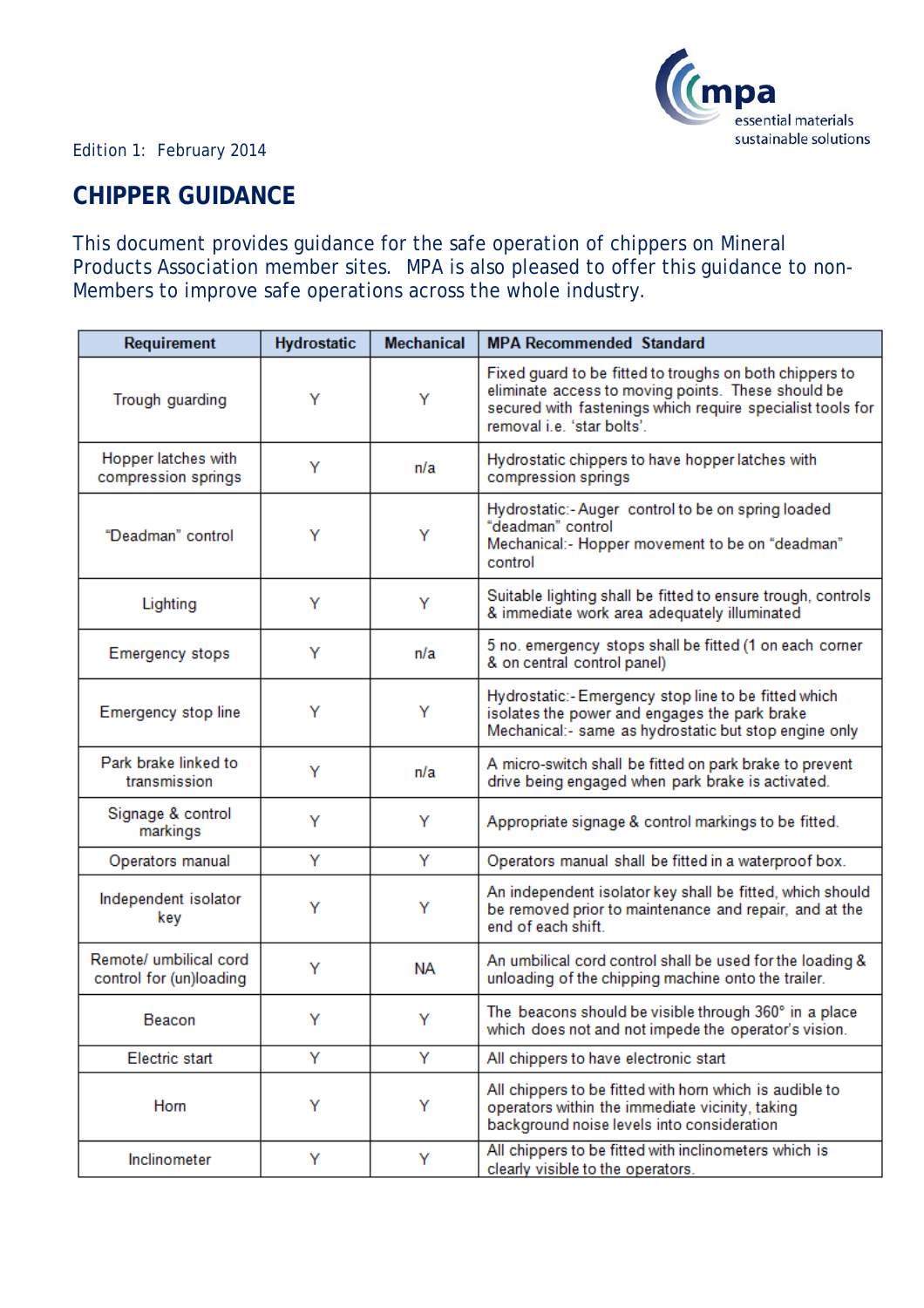| Chocks                                      | v | Y | A minimum of 2 chocks on both chippers                                                                                                          |  |
|---------------------------------------------|---|---|-------------------------------------------------------------------------------------------------------------------------------------------------|--|
| Audible prestart alarm                      | Y | Y | The alarm must be audible to all operators within the<br>immediate vicinity of the chipper taking background<br>noise levels into consideration |  |
| All round visibility<br>mirrors             | v | Y | All round visibility mirrors to be fitted on both types of<br>chipper                                                                           |  |
| Chipping up access<br>chute                 | v | Y | 'Chipping up' access chutes to be on both types of<br>chippers, where practicable, but should be fitted on one<br>side as a minimum.            |  |
| <b>Externally fitted</b><br>blanking plates | v | Y | All chippers to have externally operated & fitting blanking<br>plates                                                                           |  |
| Drive chain guards                          | v | Y | All drive mechanisms (moving parts) to be guarded                                                                                               |  |
| <b>Management controls</b>                  |   |   |                                                                                                                                                 |  |
| Training                                    | Y | Y | Specific MPQC courses for hydrostatic & mechanical<br>chippers<br>All operatives working around chippers to receive<br>awareness training       |  |

## The following images further illustrate operational safety:



Open parallel bar or mesh guarding which extends the full width of the chipper hopper



Star bolts must be used to secure the mesh in place, at 18" intervals



Mesh guarding to be fitted across the full width of the chipper to prevent access to moving parts



Rubber skirt fitted to the bottom of the hopper to reduce the potential of spillage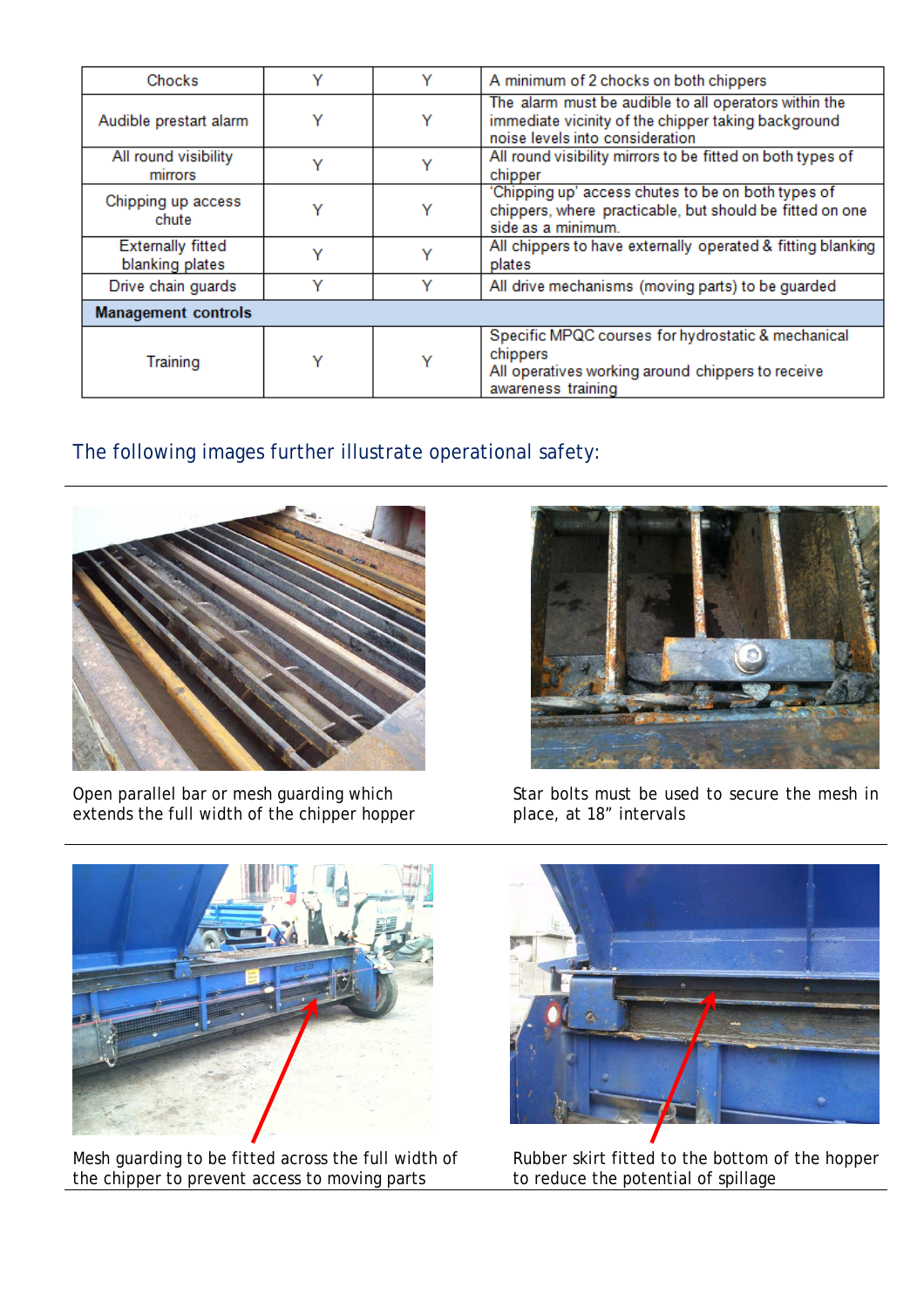

External Blanking plate secured to front of chipper Blanking



plate being inserted

Securing point for plate when not in use

Securing point for plate when not in use



Blanking plate fully in position, resting on the back apex of the chipper trough



LED lights fitted to either side of the machine to illuminate the 'chipping up' access chute(s)





Brackets fitted to hold blanking plate LED lights fitted to either side of the machine, to give improved visibility for night working